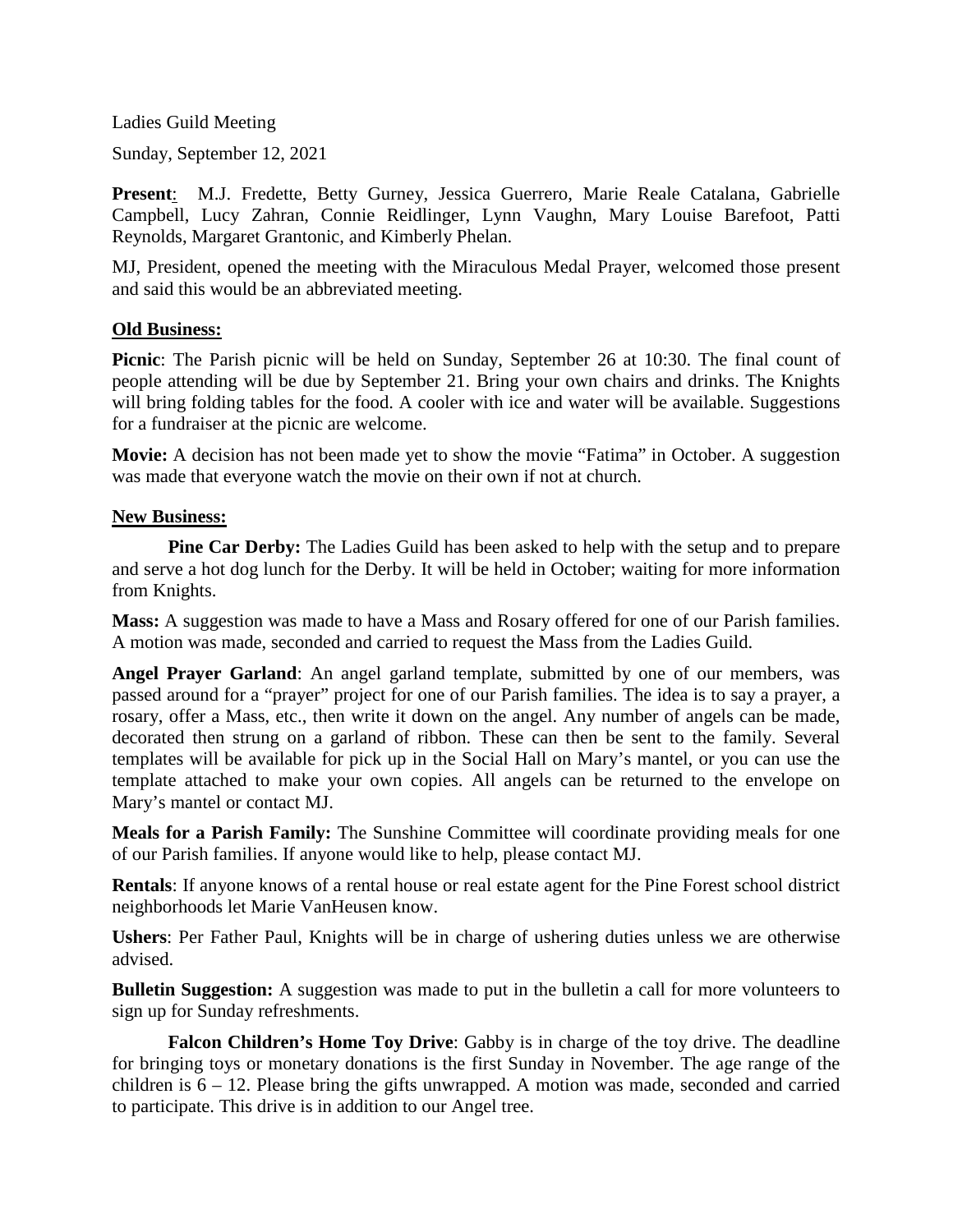MJ closed the meeting with the Hail Mary. **Next meeting is October 10, 12noon**. Respectfully submitted by Betty Gurney